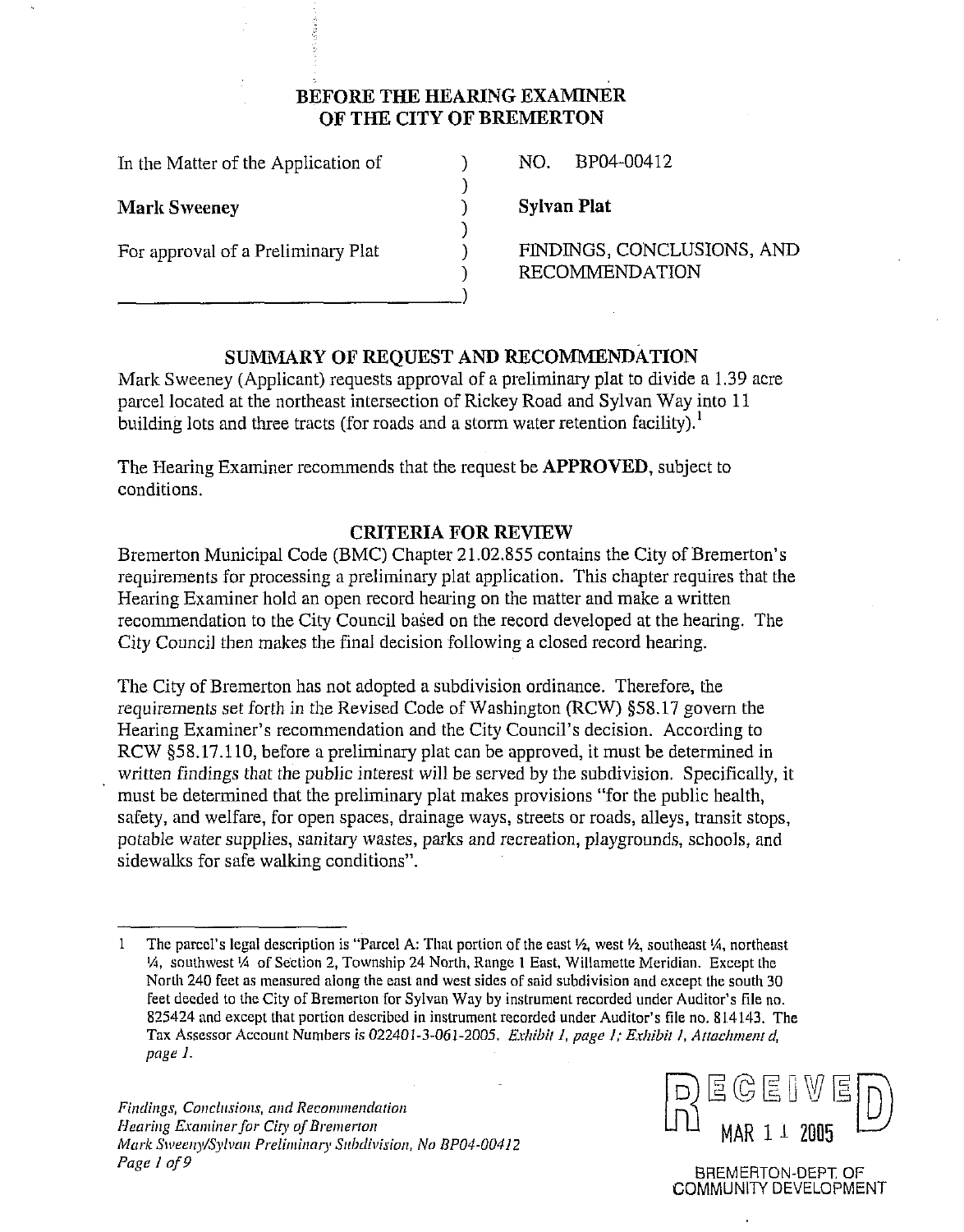The Hearing Examiner's recommendation and the City's decision must also be consistent with the City of Bremerton's Comprehensive Plan (See BMC \$21.02.040). The following provisions of the Comprehensive Plan apply to the current application:

#### PLANNING GOALS

Goal # 1 Urban Growth: Encourage development in urban areas where adequate public facilities and services exist or can be provided in an efficient manner.

Supporting Policy (3): Accommodate new development with care so that Bremerton will continue to be a well-balanced "most livable city."

Goal # 2 Reduce Sprawl: Reduce the inappropriate conversion of undeveloped land into sprawling. low-density development.

Supporting Policy (5): Promote the concept of development clustering to conserve energy, save land, lower public costs, reduce sprawl, and provide open space.

Goal  $#4$  Housing: Encourage the availability of affordable housing to all economic segments of the population of this state, promote a variety of residential densities and housing types, and encourage preservation of existing housing stock.

Supporting Policy (3): Provide continuing opportunities for a range of housing types and densities that will accommodate the lifestyles and economic levels of present and future residents.

#### HOUSING ELEMENT

Goal D (2) New Housing Development: Provide a variety of housing types and densities to meet changing needs of Bremerton residents.

Supporting Policy (3): Stimulate the production of new housing for all income, age, family type and ethnic groups.

Goal D (4) Livable Neighborhoods: Build strong, livable neighborhoods where the American Dream of home ownership is possible for a majority of Bremerton Residents.

Supporting Policy (5): Promote safe, attractive, livable neighborhoods that will attract homeowners.

Supporting Policy *(6):* Increase opporlunities for home ownership within the City. Promote expanded home ownership opportunities for low and moderate income households.

#### **SUMMARY OF RECORD AND HEARING**

An open record public hearing was held before the Hearing Examiner of the City of Bremerton on February 28, 2005. The record is developed at the open record public hearing. The Hearing Examiner makes a written recommendation regarding the proposed preliminary plat to the City Council based solely on the record presented at the hearing.

The following individuals submitted testimony under oath at the hearing:

Findings, Conclusions, and Recommendation Hearing Examiner for City of Bremerton Mark Sweeny/Sylvan Preliminary Subdivision, No BP04-00412 Page 2 of 9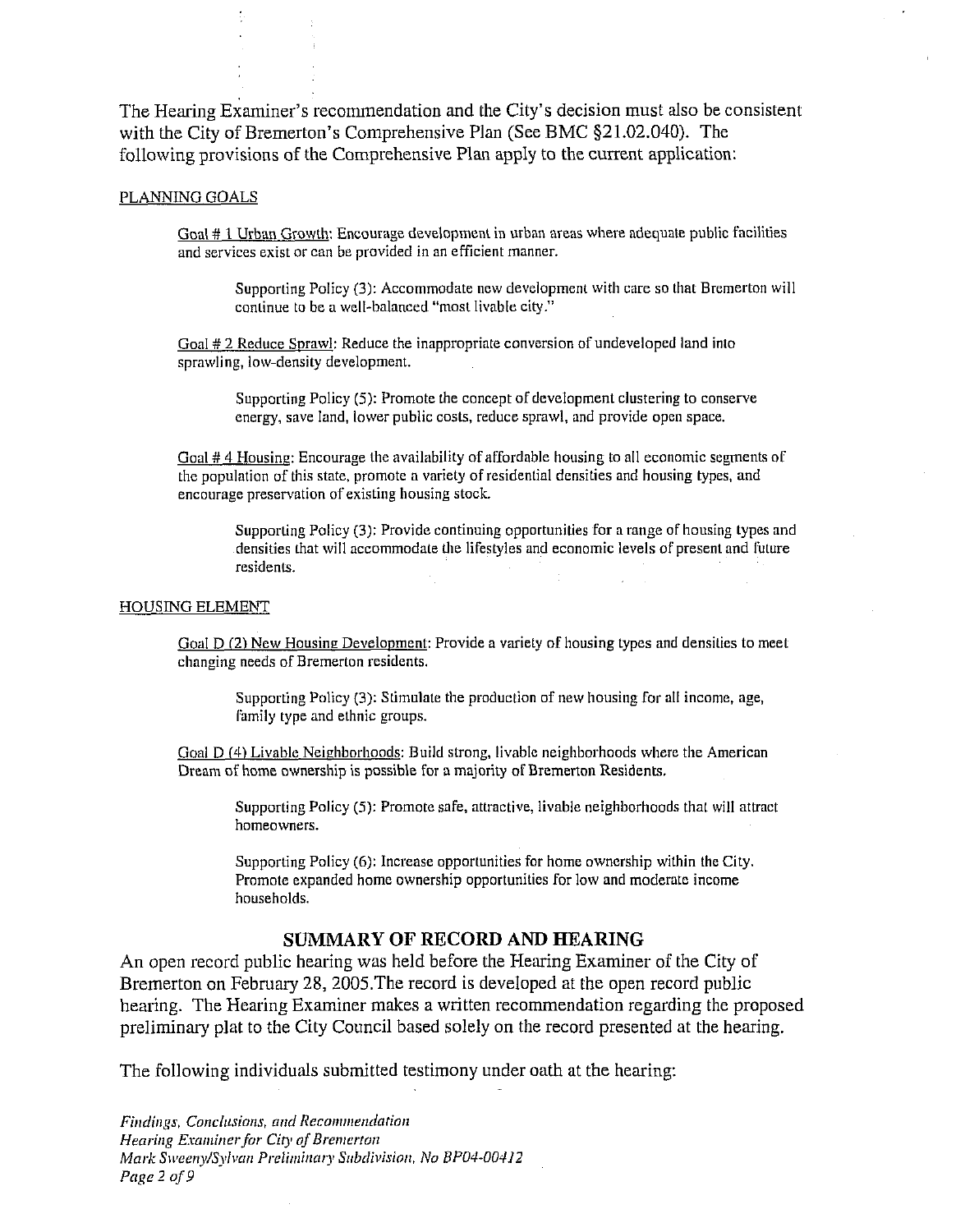- 1. Robert Grumbach, City of Bremerton Planner
- 2. Ron Cleaver, Jr., representative of Applicant

The following exhibits were admitted to the official record at the hearing:

| Exhibit 1     | Staff Report dated February 28, 2005.                          |
|---------------|----------------------------------------------------------------|
| Attachment A: | PUD Application dated November 9, 2004                         |
| Attachment B: | SEPA Determination dated February 9, 2005                      |
| Attachment C: | Comprehensive Plan Designation Map                             |
| Attachment D: | Easement Document                                              |
| Attachment E: | Public Works Letter dated January 28, 2005                     |
| Attachment F: | Water and Sewer Availability Letter dated January<br>22, 2004  |
| Attachment G: | Preliminary Storm Water Report dated August 26,<br>2004        |
| Attachment H: | City and State Agency Comments                                 |
| Attachment I: | Affidavit of Notice dated February 9, 2005                     |
| Attachment J: | Site Plan                                                      |
| Exhibit 2     | Slides of Power Point presentation given by Robert<br>Grumbach |
| Exhibit 3     | Map showing parks and schools in vicinity                      |

### FINDINGS

Based on the record outlined above, the Hearing Examiner enters the following Findings and Conclusions regarding the proposed preliminary plat:

- The Applicant requests approval of a preliminary plat to divide a 1.39 acre parcel located at the northeast intersection of Rickey Road and Sylvan Way in Bremerton, Washington into 11 building lots and three tracts for roads and a storm water retention facility. Tract A will contain an access road and utilities. Tract B will contain an access road and utilities. Tract C will contain the storm water retention facility. *Exhibit I, page 1; Exhibit 1, Attachment A; Exhibit 1, Attachment B, page 15; Exhibit I, Attachment J.*
- The preliminary plat application was received on November 9, 2004. The application was determined complete on December 7, 2004. As of December 7, the subject property was zoned residential low-density (DR). The intent of DR zoning is to maintain neighborhoods of predominantly single and two unit structures. The zone allows a density of eight dwelling units per acre, a minimum single-family dwelling unit lot size of  $4,000$  square feet, and a maximum lot size of  $6,000$  square feet. The density for the proposed project is 7.9 dwelling units per acre. The lot sizes range

 $\frac{1}{2}$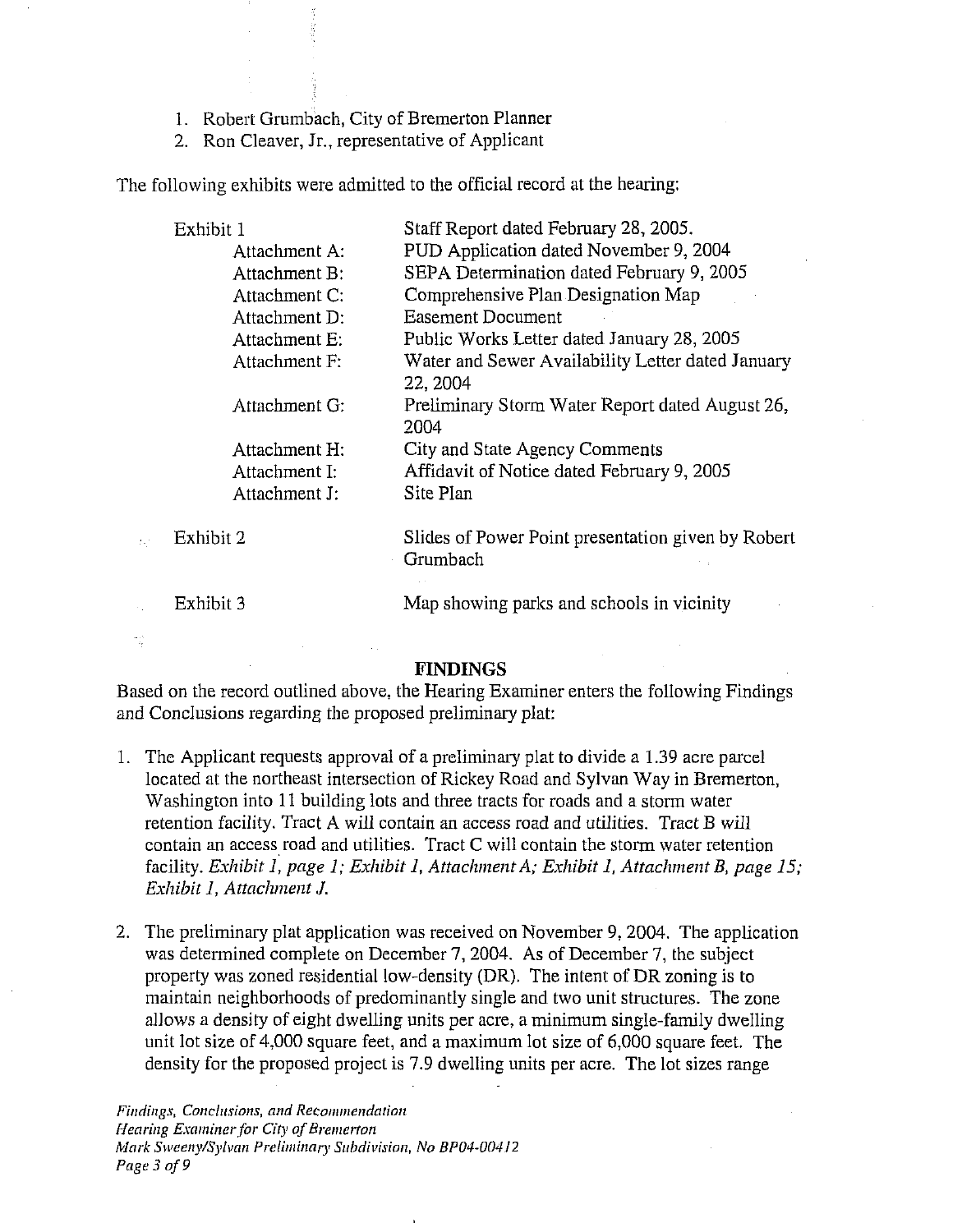from 4,000 square feet to 4,853 square feet, and comply with the requirements for single-family dwellings in this zone. *Exhibit 1, pages 2-3, 11; Exhibit 1, Attachment I*; Testimony of Mr. Grumbach.

- 3. Following the determination of a complete preliminary plat application, the Bremerton City Council adopted an updated Comprehensive Plan. The updated comprehensive plan designated the subject property as "Low Density Residential" (LDR). The new zoning designation to implement the comprehensive plan will be R-10. The updated zone increases the minimum lot size from 4,000 square feet for single-family dwellings to about 4,300 square feet. Some of the lots in the proposed project will not comply with the new R-10 zone but, pursuant to RCW 58.17.170, the application vests to the zoning standards in effect on December 7, 2004. *Exhibit* 1, *page 2; Exhibit 1, Attachment J.*
- 4. Surrounding areas to the north, west, and east are zoned "Residential Low-Density" (DR). The surrounding area to the south is zoned "Residential Low-Density" (SR-3). Duplex residences are to the north and west, and single-family residences are to the south and east of the proposed project. *Exhibit 1, page 2; Exhibit 1, Attachment B*, *pnge 13.*
- 5. The definition of "lot" in BMC \$21.02.070 requires a minimum of 20 feet of frontage on either a public or private street. A minimum lot width of 40 feet is also required. All proposed lots comply with these requirements. *Exhibit 1, page 5, Exhibit 1, Attachment A.*
- *6.* BMC §21.02.700(a)(1) requires non-residential structures to have landscaping or a combination of landscaping and fencing to provide a year-round sight barrier to sights that abut any SF or DR zoning district. Additionally, one tree per 25 lineal feet of street frontage is also required. The storm water retention facility located on Tract C is considered a non-residential structure and must comply with these requirements. No landscaping is currently shown on the preliminary plan. *Exhibit 1, page 6; Exhibit I. Attachment A.*
- 7. The site is currently undeveloped. The land is mostly flat, with a slope ranging from two to eleven percent. Alder, maple, fir, and cedar trees, along with other gasses and shrubs, cover the site. No critical areas were identified on the site. There are no threatened or endangered species known to be on or near the site. Songbirds currently live on the site. *Exhibit 1, pages 2, 6; Exhibit 1, Attachment B, pages 9-10, 11, 14.*
- 8. The City of Bremerton does not require an open space set aside for this project. *Exhibit 1, Attachment A.*
- 9. Access to the site will be provided through a 50 foot public right of way that will extend north from Sylvan Way. A dedication of approximately 8,277 square feet, or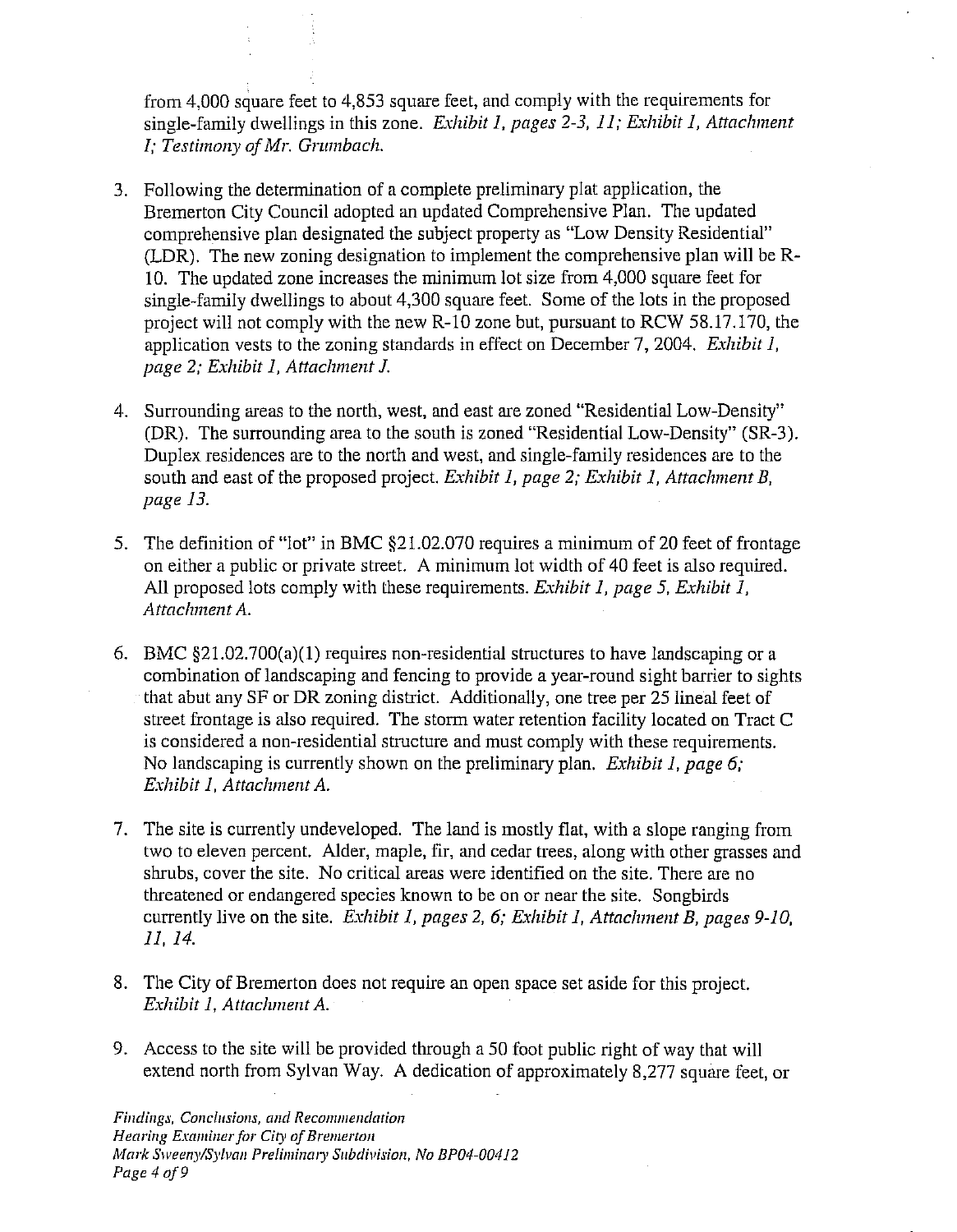a 20 foot wide strip, in addition to the existing 40 foot access easement, will be required to create the right of way. The right of way will be developed to the standards of a Local Access Two Way Street and will include sidewalks on both sides. The City Engineer will require the future development of an eight foot wide parking strip along the west side of the street, but will not require a bike lane. Lots 1 through 4 will access the right of way through Private Road Tract A and Lots G through 11 will have access through Private Road Tract B. Sidewalks will extend through Private Road Tracts A and B. *Exhibit 1, pages 6-7; Exhibit 1, Attachment A; Exhibit I, Attachment B, page 18. Exhibit I, Attachment J.* 

- 10. Signs are required to identify the new right of way. All street signs are required to meet City standards as provided in the City of Bremerton's Engineer Standards 3251 through 3300. The installation of the signs will he conditions of final plat approval. *Exhibit 1, page 8.*
- 11. Frontage improvements, including sidewalks, associated storm drainage and conduit runs for future street lights, are required along Sylvan Way. The installation of these improvements will be conditions of final plat approval. *Exhibit 1, page 8*.
- 12. A fire hydrant is required to be within 250 feet of the proposed preliminary plat per Appendix C of the International Fire Code for residential development pursuant to BMC §18.02.060. The installation of the fire hydrants will be a condition of final plat approval. *Exhibit 1, page 8; Exhibit 1, Attachment J; BMC §18.02.060.*
- 13. The City Engineer evaluated the proposal for traffic impacts and determined that a  $\tau$ traffic study is not required pursuant to BMC  $\S 11.12.060$ . The proposed development ,is anticipated to generate an increase of 5.43 Weekday PM Peak Vehicle Trips per hour. This is an increase of 40.4 Weekday Average Vehicle Trips per day. This is not a significant impact and it will not affect the free flowing traffic of the existing level of service on Sylvan Way. The area is served by Kitsap Transit; Route 25 makes a regular stop at Rickey Road and Sylvan Way. *Eslzibit I, page 11; Exhibit I, Attaclznzent B, page 17; Exizibit I, Attachnzent* **H,** *page I.*
- 14. The City of Bremerton's Public Works & Utilities Engineering Division issued a letter of conditional water and sewer availability to the project on January 22, 2004. Water and sewer service was approved conditional upon conformance to the City's Comprehensive Land Use Plan and zoning ordinance. Water service is conditionally available within the easement to the east of the proposed plat. Sewer service is conditionally available in the easement to the west of the proposed plat. *Exhibit 1*, *Attachnzent F; Exhibit 1, page 11.*
- 15. A storm water retention facility will be located on Tract C. This facility will include a shallow detention vault that will retain storm water and release it at allowable runoff rates. An oil and water separator and a wet vault will be used for quality enhancement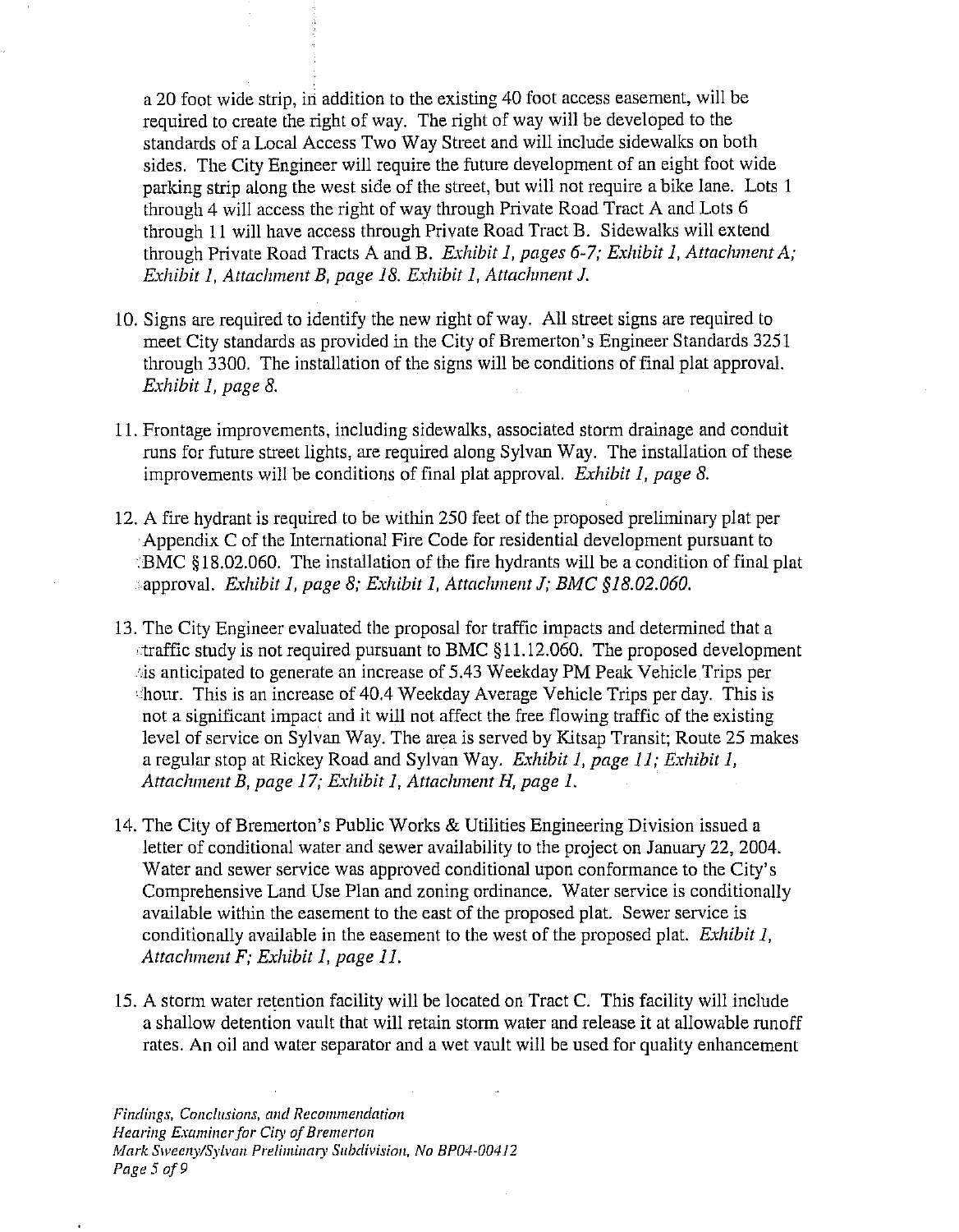of all storm water collected from the developed basin. *Exhibit 1, Attachment B, pages 9-1 0.* 

- 16. Blueberry Park is the nearest park to the proposed plat. It is located approximately 900 feet to the southeast of the subject parcel. The nearest school is Armin Jahr Elementary School. It is located approximately 1,200 feet to the southeast of the proposed plat. The School District did not comment on this application. *Exhibit* 3.
- 17. Pursuant to the State Environmental Policy Act (SEPA), the application was reviewed for possible environmental impacts. The City of Bremerton Department of Community Development was designated lead agency and the Responsible Official concluded that the project would have no probable significant environmental impact. A Determination of Nonsignificance was issued on February 9,2005, and became final on February 24, 2005. No public comments were received regarding the proposed preliminary plat. *Exhibit 1, page 11; Exhibit 1, Attachment B, page 1.*
- 18. The Notice of Application was published in *The Sun* and posted on the property on December 13, 2004. Notices were mailed to state and local agencies, and property owners within 300 feet of the site. The notice of public hearing was published in *The*  Sun and posted on the property on February 9, 2005. Notice of the hearing was mailed to property owners within 300 feet of the site. *Exhibit 1, page 11; Exhibit 1, Attachment I; Testimony of Mr. Grumbach.*

## Conclusions Based on Findings

- 1. **With conditions of approval, appropriate provision would be made for the public health,** safety, **welfare, and all other requirements of RCW \$58.17.110.**  Storm water runoff from new roads will be treated in a storm water retention facility located on Tract C. Water and sewer service is available to the proposed project. There is a transit stop located near the proposed development. A setaside for open space is not required for this project. Adequate emergency access will be provided by the new right-of-way. Sidewalks will be installed throughout the proposed project to provide safe walking conditions. *Findings of Fact 1-18.*
- 2. **With conditions of approval, the public use and interest will be served by approval of the preliminary plat.** Roads, storm drainage, and public utilities connections will provide the necessary infrastructure for the 11 new single-family residential lots. *Findings of Fact 9, 11, 12, 14, 15.*
- 3. **The proposed preliminary plat complies with the City of Bremerton's Comprehensive Plan.** The smaller lot sizes will provide more affordable housing for the City of Bremerton. The proposed project reduces sprawl by locating new residential development where public services are already available. The proposed development will be a safe and attractive community, close to parks and schools. *Findings* of *Fact I, 2. 3. 4, 16.*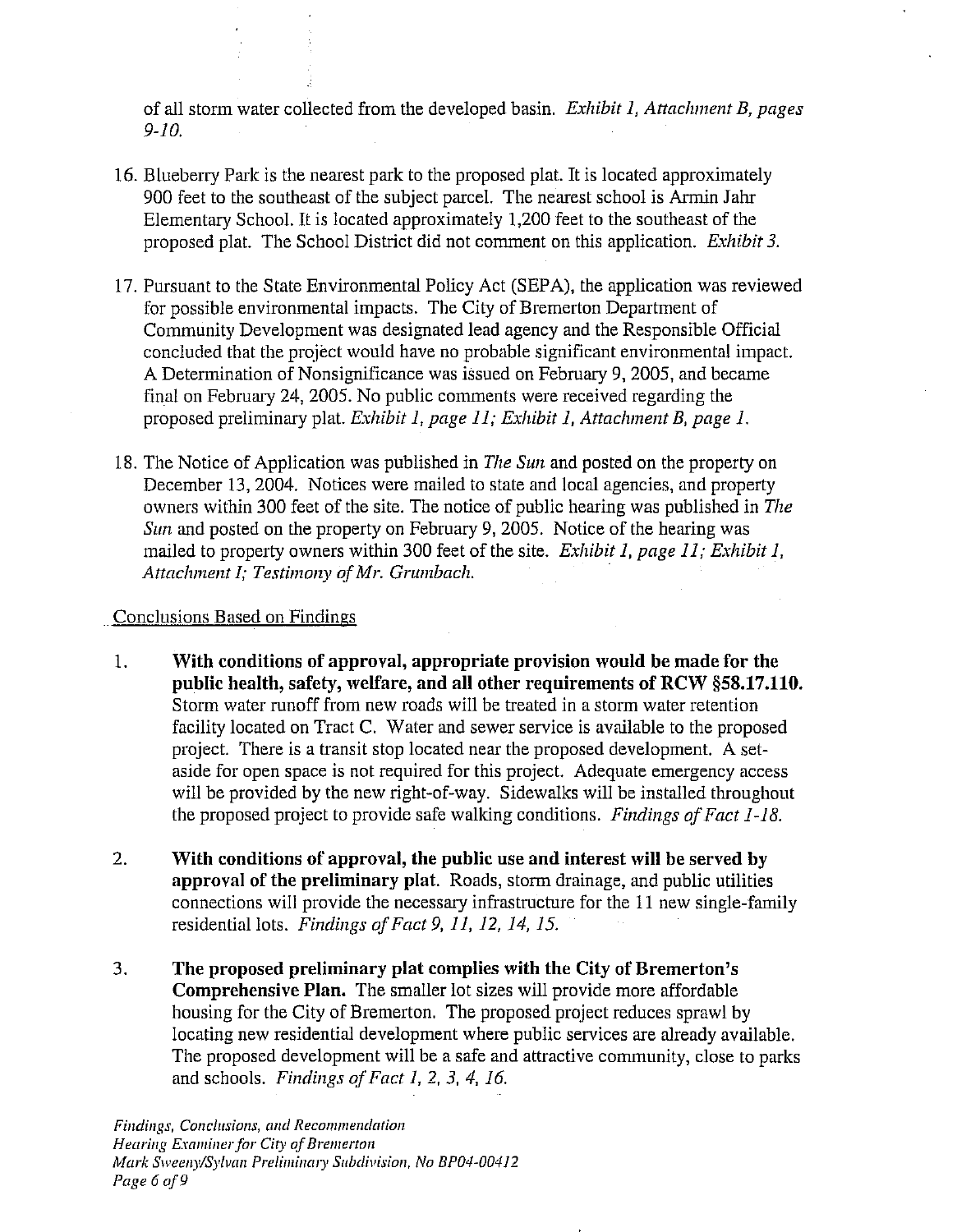## **RECOMMENDATION**

Upon consideration of the Findings and Conclusions, the Hearing Examiner recommends **APPROVAL** of the request for the Preliminary Plat to divide a 1.39 acre parcel located at the northeast intersection of Rickey Road and Sylvan Way in Bremerton, Washington into 11 building lots and three tracts for roads and a storm water retention facility, subject to the following conditions:

- 1. The access easement located adjacent to the west property line shall be developed to the City's Local Access Two Way street standards. The property owner shall be responsible for improvements that meet the City's standards per the letter from City of Bremerton Public Works dated January 28,2005. Improvements shall be installed or bonded for prior to final plat approval.
- 2. A 20 foot wide dedication of public right of way is required per the submitted site plan received by the City of Bremerton November 9,2004. The dedication shall be included on the face of the final plat and the City Engineer must approve the language for the dedication.
- 3. Road Tracts A & B shall be developed to the City's Shared Dirveway Access street standards. Improvements shall be installed or bonded for prior to final plal approval.
- 4. The final plat shall contain language regarding shared ownership and maintenance responsibilities for Private Road Tracts A & B.
- 5. The final plat shall contain language that no on-street parking shall be allowed on Road Tracts A & B.
- 6. Frontage improvements, including sidewalks, associaled storm drainage and conduit runs for future street lighting, are required to be installed or bonded for prior to final plat approval. All improvements shall meet City Engineering standards set forth in BMC Title 15.
- 7. The Public Works conditions set forth in the Water and Sewer Availability letter dated January 22, 2004 shall be included as conditions for approving the final plat. The water main extension shall be installed or bonded for prior to final plat approval.
- 8. A final storm drainage and grading plan shall be submitted to the Public Works Department that meets the City Engineer's approval. All storm drainage systems shall be installed or bonded for prior to final plat approval.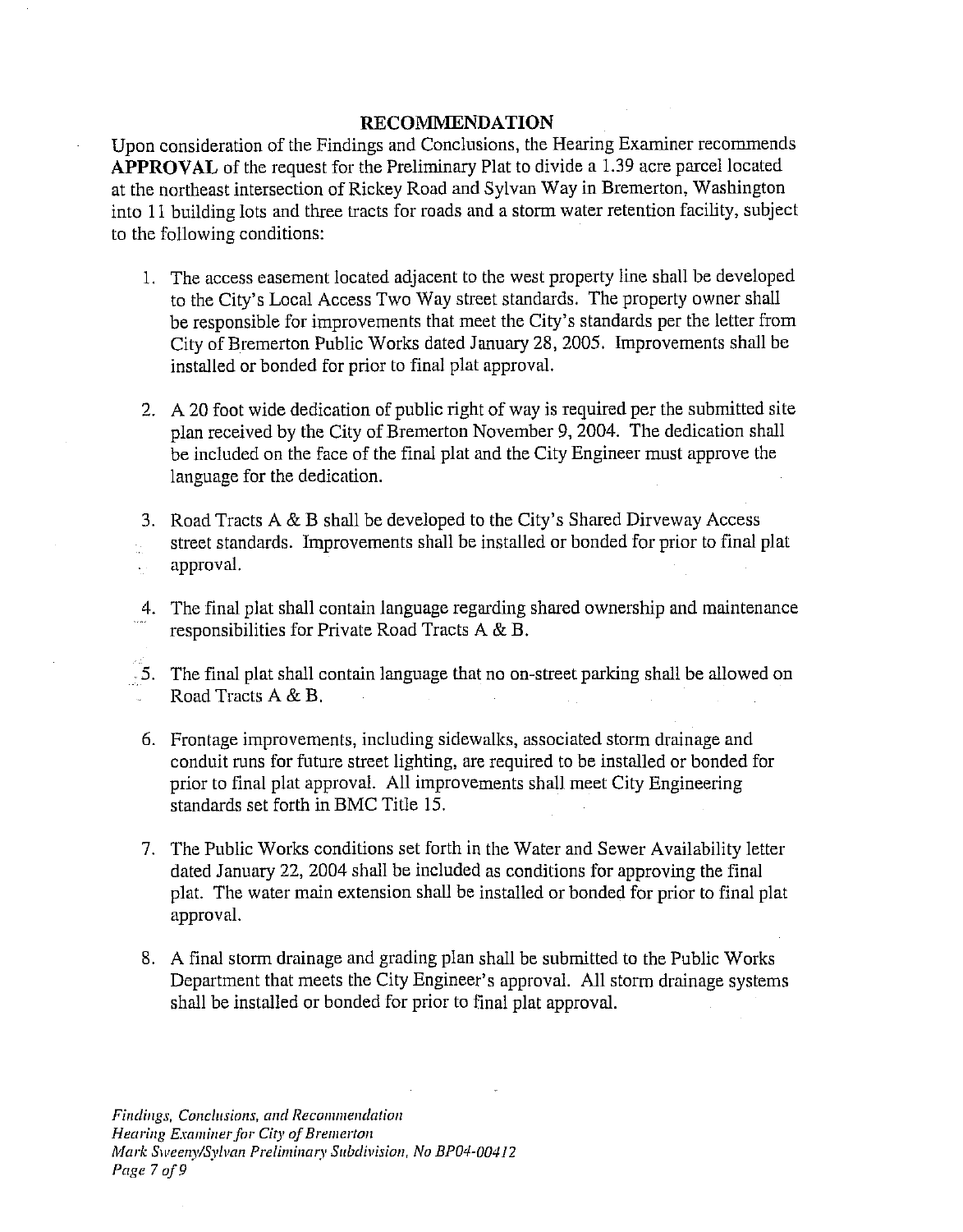- 9. Street identification signs are required per the City Engineering Standards 3251 through 3300. The street signs shall be installed or bonded for prior to final plat approval.
- 10. A fire hydrant meeting City standards is required. The fire hydrant shall be installed or bonded for prior to final plat approval. If the fire hydrant is bonded for, the hydrant must be installed and operational prior to any construction above building foundations.
- 11. The storm drainage facilities located on Tract C shall be landscaped according to BMC  $\S 21.02.700(a)(1)$ . A landscaping plan that is acceptable to the City must be submitted prior to final plat approval. The landscaping shall be installed or bonded for prior to final plat approval.
- 12. The final plat shall contain language regarding shared ownership and maintenance responsibilities for the storm drainage facilities and the associated landscaping.
- 13. Addresses for the individual lots shall be obtained from the Public Works Department and shall be indicated on the final plat.
- 14. A survey of the proposed final subdivision and preparation of the plat shall be made by or under the supervision of a Washington State registered land surveyor who shall certify on the plat that it is a true and correct representation of the lands actually surveyed. Two copies of the lot closures shall be submitted with the application for final approval of the plat.
- 15. For the right of way dedication: a waiver of all claims for damages against any government authority, which may be occasioned to the adjacent land by the established construction, drainage, and maintenance of said road shall be included on the final plat.
- 16. A fiial plat meeting applicable development standards and conditions shall be submitted to the Department of Community Development for approval within five years of the date of preliminary plat approval.
- 17. Two copies of the plat certificate shall be submitted with the application of final approval of the plat.
- 18. Six copies of the plat (not mylar) shall be submitted to the Department of Community Development for final compliance review.
- 19. The subdivision shall be vested for five years following final plat approval in the allowed uses and development standards for Low-Density Residential (DR) zoning, which were in effect November 9, 2004.